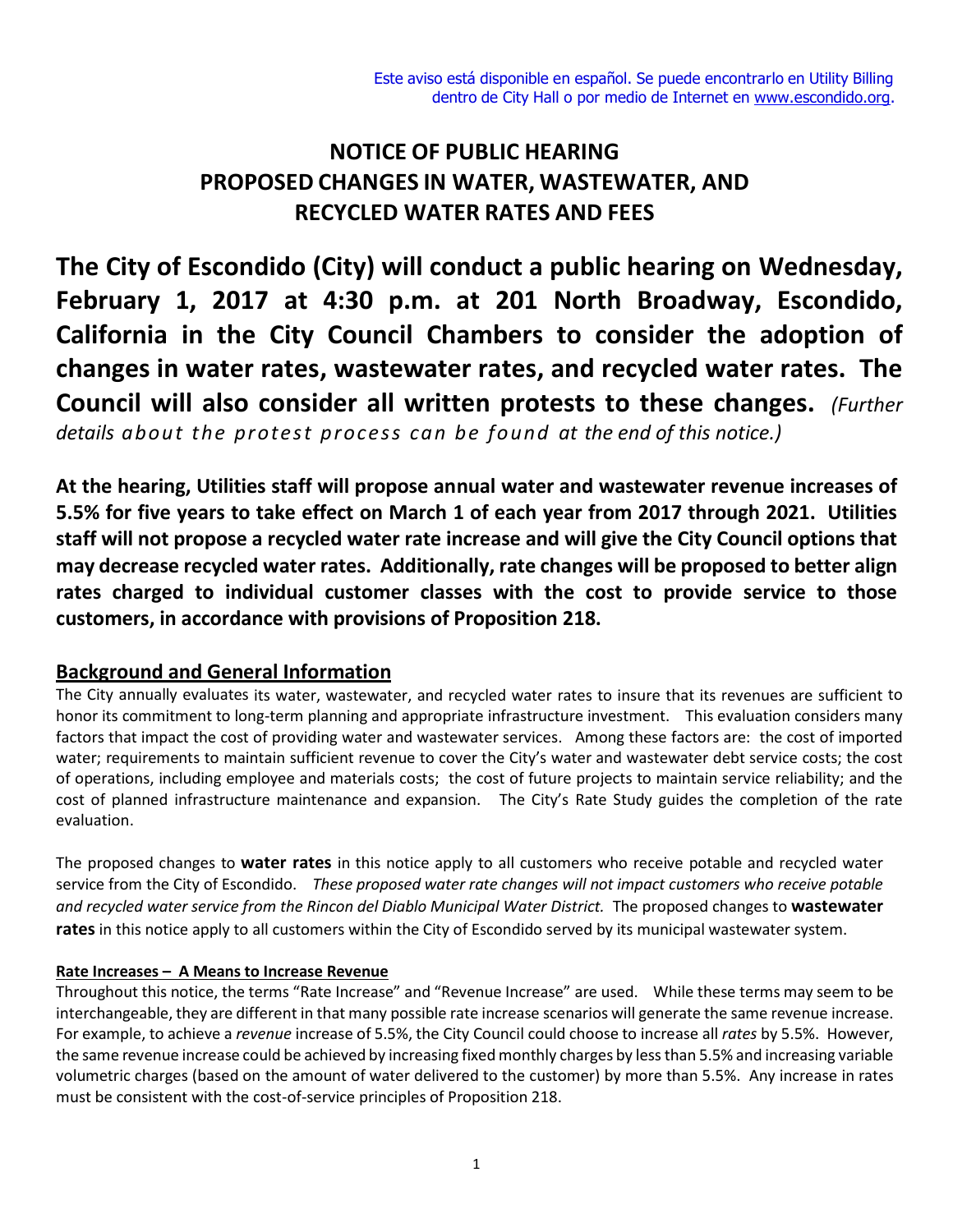At the hearing on February 1, Utilities Department staff will present proposals to the City Council for annual rate increases to take effect on March 1 in each of the five years from 2017 through 2021. If the City Council approves any increases, the specific rate increases will be determined at the hearing. Staff will present several different options to the City Council concerning the rate increases and the City Council may choose, at its discretion, to enact increasesthat are smaller or larger than those recommended by staff. The City Council may also choose to enact no increase at all. In no case will the City Council enact rates that are greater than those detailed in the tables on the following pages.

#### **One Department, Two Financial Funds - The Water and Wastewater Funds**

Services provided by the City are funded by money collected from ratepayers for those services. **The Escondido Utilities Department (Water and Wastewater) receives no funding from property taxes.** Under California law, money collected from wastewater ratepayers may be used only to fund wastewater services and money collected from water ratepayers may be used only to fund water services. Transfer of money between these funds is prohibited except as payment for services provided (for instance, potable water service at a wastewater treatment facility or as part of a loan that will be repaid over time with interest). Likewise, Utility Fund money may not be used to fund General Fund activities except as payment for services provided. Most City of Escondido Utility customers receive both water and wastewater services from the City, and therefore have separate line items on their bills for those services. However, some customers receive only water service from the City (for example, those who use septic systems) and some customers receive only wastewater service from the City (for example, those who receive their water service from the Rincon del Diablo Municipal Water District). For these reasons, it is important to consider separate rate increases – and the benefits and impacts of them – for each Fund.

#### **Water Rates**

The City has increased water rates annually since 2011. Rate increases in 2012, 2013, and 2014 raised revenues by 12% each year. Rate increases in 2015 and 2016 raised revenues by 5.5% each year. Past rate increases were necessary in large part to insure that the Water Fund had sufficient revenue to honor its debt service obligations; to fund its Capital Improvement Program; and to pay for large increases in the cost of imported water. **For 2017 through 2021, staff will propose annual revenue increases of 5.5% for the Water Fund.** More information concerning the reasoning behind these increases can be found on page 4 under *Reasons for Proposed Rate Increases*.

#### **Wastewater Rates**

The City increased wastewater rates in 2013 and 2014 by an average of 4% per year. Rate increases in 2015 and 2016 raised revenues by 6% each year. Past rate increases were necessary primarily to insure that the Wastewater Fund had sufficient revenue to honor its debt service obligations; to fund its Capital Improvement Program; and to cover anticipated increases in chemical and sludge hauling costs. **For 2017 through 2021, staff will propose annual revenue increases of 5.5% for the Wastewater Fund.** More information concerning the reasoning behind these increases can be found on page 4 under *Reasons for Proposed Rate Increases*.

#### **Recycled Water Rates**

Presently, recycled water volume rates are 72% of the lowest potable water rate charged to Single-Family-Residential customers. The Utilities Department is embarking on an ambitious Recycled Water and Potable Reuse Program which will expand the recycled water distribution system over the next five years. Projected sales of recycled water will increase significantly as the recycled water system connects new customers, with most new recycled water deliveries going to commercial agricultural customers. Staff will not propose a recycled water rate increase and will give the City Council options that may decrease recycled water rates. Recycled water rates may decrease because the recycled water system expansion is driven by two main factors: (1) the need for new, reliable, local water supply; and (2) the need to discharge less treated wastewater from the City's wastewater treatment plant to the ocean due to capacity constraints in the treated wastewater outfall. Thus, **the cost of the expansion could be borne by two sets of ratepayers: the new recycled water customers and the wastewater customers.** Wastewater ratepayers will benefit from the recycled water expansion because the expansion will allow these ratepayers to avoid the cost of expanding capacity in the HARRF's outfall pipeline. The cost of this expansion is projected to be in excess of \$500 million, not including environmental mitigation costs, and will not generate any future revenue. In contrast, the recycled water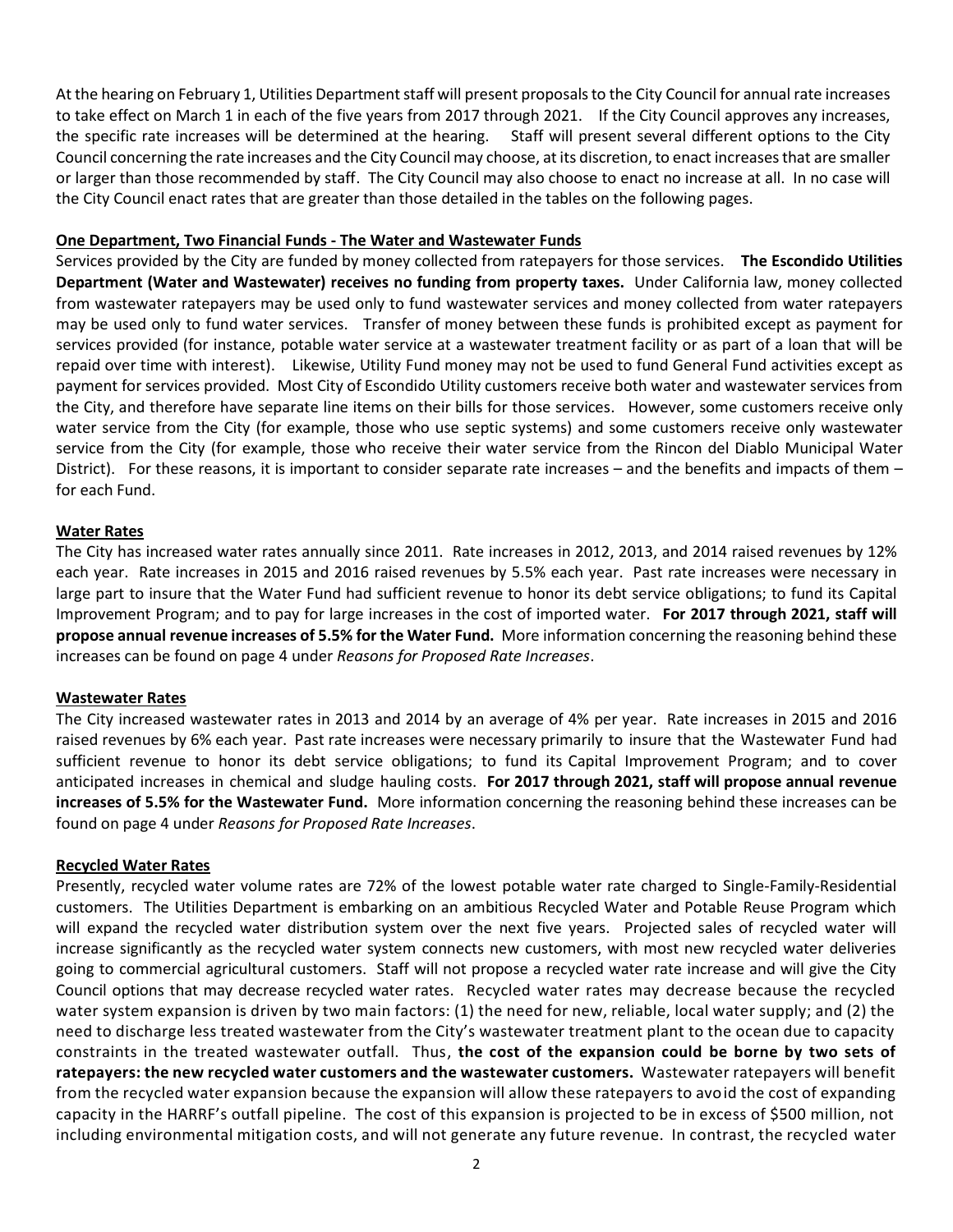expansion is projected to cost about \$280 million to construct and will generate revenue via water sales and avoided cost from reduced water imports. The City Council will consider authorizing the rate change to take effect on the date that service is available to new customers on the expanded system. The date that service to new customers will be available, and therefore the exact effective date of the new recycled water rate, is unknown.

## **Specific Water Rate Issues and Pass-Through Costs**

#### **Volumetric (Water Use) Rate Increases for Imported Water**

Historically, the City purchases about 75% of its water from the San Diego County Water Authority (SDCWA). The ongoing drought in California has reduced local water supply so that water imports via the SDCWA currently account for 95% of Escondido's water. The SDCWA purchases much of its water supply from the Metropolitan Water District (MWD). MWD imports water from two sources: the Colorado River via the Colorado River Aqueduct and Northern California via the California Aqueduct. Rainfall has been well below average since the winter of 2010-2011. Many reservoirs in the State Water Project and along the Colorado River remain at levels well below average. Projects meant to further secure our water supply – for instance through additional storage, more recycling, and local supply development – will be beneficial in the long term, but will also apply upward pressure on water rates.

#### **Metropolitan Water District – Readiness-to-Serve Charge (RTS)**

The increase of the MWD Readiness-to-Serve charge in 2017 is unknown at this time. The RTS charge decreased in 2016. If this charge increases in 2017, the increase should be no more than a few cents per meter per month. This charge includes a "Delta Surcharge" to cover costs to obtain water lost to environmental restrictions on the Sacramento River Delta. Since 2009, the City of Escondido has passed through changes in the Readiness-to-Serve charge. In 2015, the City Council extended this pass-through for five years, with possible increases taking effect each year through 2019. At the rate hearing, the Council will consider extending this pass-through for an additional 2 years, making increases to this charge possible through 2021. Annual changes are effective July 1 of each year.

#### **San Diego County Water Authority - Infrastructure Access Charge (IAC) and Supply Reliability Charge (SRC)**

The SDCWA Infrastructure Access Charge is scheduled to increase from \$2.76 to \$2.87 per meter per month in 2017. Since 2009, the City of Escondido has passed through increases in the Infrastructure Access Charge. In 2015, the City Council extended this pass-through for five years, with possible increases taking effect each year through 2019. In 2016, the CWA introduced the Supply Reliability Charge (SRC). At the rate hearing, the Council will consider pass-through of the IAC for an additional 2 years, making increases to this charge possible through 2021. The City Council will also consider passthrough of the SRC through 2021. In 2016, the SRC was \$2.33 per meter per month, but was not included on customer bills. Annual changes are effective January 1 of each year.

#### **Increased Cost of Water Purchases from the SDCWA**

Staff will propose a pass-through rate increase to cover the higher cost of imported water. Over the last five years, imported water costs have risen from \$997 per acre-foot to \$1,181 per acre-foot. In the past, the City of Escondido has absorbed these increases until the next scheduled rate hearing, sometimes more than one year later. Utilities staff will propose that any future SDCWA imported water volume rate increases will be passed-though to customers automatically when the new SDCWA rate takes effect and with at least 30-day public notice. This new, proposed automatic passthrough increase would be effective for a five-year period, at which time it would end unless renewed by the City Council. The SDCWA may increase both fixed costs (for instance, the Infrastructure Access Charge and supply charges, which are based on a per meter charge), and volumetric charges. Staff will recommend continuation of the policy to pass-through increases in fixed charges, and staff will recommend pass-through of increases in volumetric rates charged by the SDCWA. The exact amount of future pass-through of rate increases for volumetric charges is not known because these rates must be determined after future SDCWA rate increases take effect.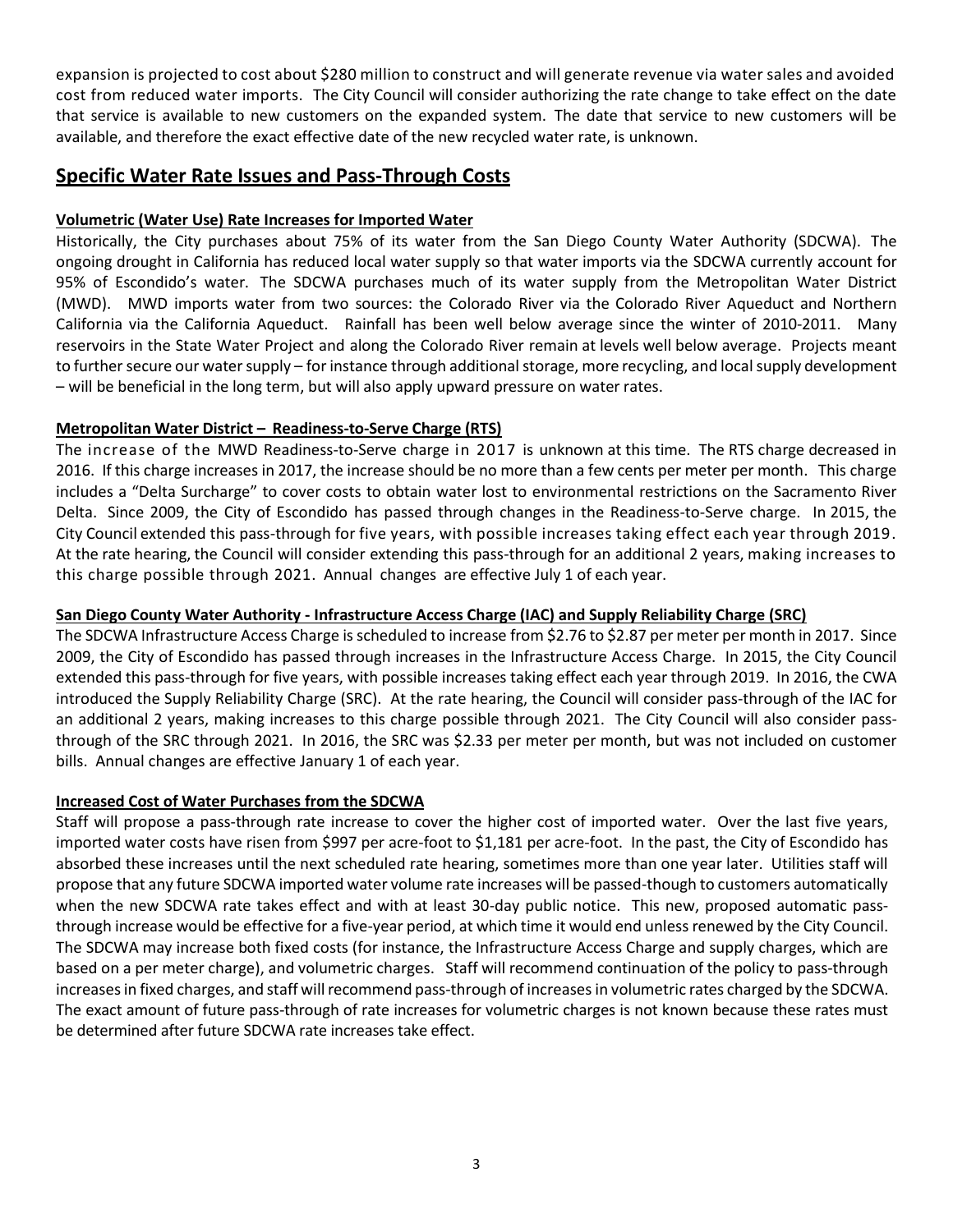# **Reasons for Proposed Rate Increases**

Many factors drive Utility rate increases. The proposed rate increases over the next five years will provide necessary funds to:

### WATER FUND

- Increase the volume of imports (that is, more gallons imported due to dwindling local supply);
- Continue building Capital Improvement Program (CIP) reserves to fund future water tank replacement, water treatment plant rehabilitation, and aging tank removal projects;
- Construct a new Wohlford Dam to replace the existing dam;
- Provide funds to replace portions of the Escondido Canal running through the San Pasqual Indian Reservation with an underground pipeline;
- Continue the repair and replacement program for at-risk water mains throughout the City;
- Cover increasing costs of chemicals, replacement equipment, and materials used for treating potable water.

## WASTEWATER FUND

- Continue building CIP reserves to fund projects as part of the ongoing Recycled Water and Potable Reuse Program;
- Construct additional treatment processes at the Hale Avenue Resource Recovery Facility, including new secondary treatment capacity, recycled water filters, disinfection treatment, sludge digester replacement, and recycled water pump station improvements;
- Construct recycled water distribution expansion projects, including several miles of additional distribution mains; an MFRO treatment facility for recycled water; a recycled water storage tank; an emergency storage tank for use during extreme rain events; and smaller diameter recycled water distribution projects;
- Continue the repair and replacement program for at-risk wastewater collection pipelines; replace pipelines to address capacity issues identified in the Wastewater Master Plan; and replace aging laboratory and plant equipment.

These activities and investments are designed to increase the reliability of water and wastewater services, meet and exceed public health standards and goals, address new regulations, and further improve financial health.

# **Proposed Rate Increases**

The rates in the following tables represent the maximum rate increase options to be presented to the City Council for its consideration. The proposed annual revenue increases are 5.5% for Water and 5.5% for Wastewater. Some rates shown below reflect larger increases because the City Council will be presented with options that will increase volume rates by larger percentages and fixed monthly charges by lower percentages. The Council may – at its discretion – develop other options for water and wastewater rates at the hearing. In no case will rates be adopted that increase projected revenue by more than 5.5% for Water and 5.5% for Wastewater.

In addition to the proposed rates listed on the following pages, the automatic pass-through adjustments described above will be applied if approved by Council. If the SDCWA increases the volumetric rate it charges for water imports to Escondido, the additional pass-through charge would further increase the volumetric rates above the rates approved by the City Council. Pass-through charges, if necessary, will be applied pursuant to Gov Code Sec. 53756 and customers would be notified at least 30 days before any pass-through rate increases would take effect.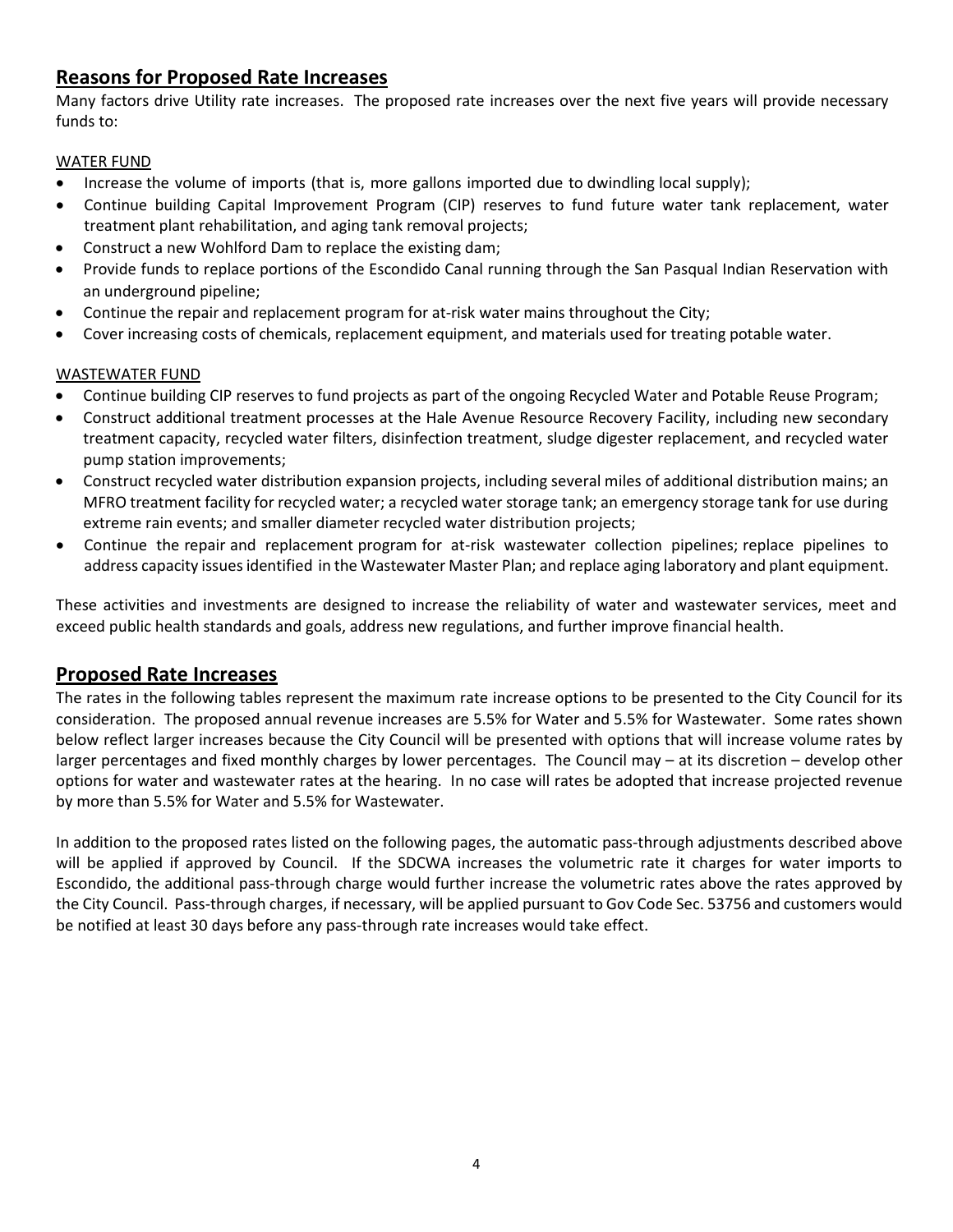| <u><b>Hoposed Forametric nates for Fotable frater plate per 2,000 ganons;</b></u> |            |        | Current $ As$ of March 1, As of March 1, As of March 1, |        |        | As of March 1, | As of March 1, |
|-----------------------------------------------------------------------------------|------------|--------|---------------------------------------------------------|--------|--------|----------------|----------------|
|                                                                                   |            | Rate   | 2017                                                    | 2018   | 2019   | 2020           | 2021           |
| WATER RATES 1,000 gal                                                             |            |        |                                                         |        |        |                |                |
| <b>Single Family Residential</b>                                                  |            |        |                                                         |        |        |                |                |
| Tier 1                                                                            | $0$ to $7$ | \$5.33 | \$5.61                                                  | \$5.91 | \$6.22 | \$6.57         | \$6.94         |
| Tier 2                                                                            | 7 to 15    | \$6.88 | \$7.30                                                  | \$7.78 | \$8.26 | \$8.72         | \$9.20         |
| Tier 3                                                                            | $15 +$     | \$8.75 | \$8.98                                                  | \$9.22 | \$9.47 | \$10.00        | \$10.55        |
| <b>Residential/Agricultural Use</b>                                               |            |        |                                                         |        |        |                |                |
| Tier 1                                                                            | $0$ to $7$ | \$5.33 | \$5.56                                                  | \$5.81 | \$6.07 | \$6.41         | \$6.77         |
| Tier 2                                                                            | $7 +$      | \$7.00 | \$7.45                                                  | \$7.96 | \$8.47 | \$8.94         | \$9.44         |
| <b>Multi-Family Residential</b>                                                   |            |        |                                                         |        |        |                |                |
| Tier 1                                                                            | $0$ to 5   | \$5.33 | \$5.58                                                  | \$5.86 | \$6.15 | \$6.49         | \$6.85         |
| Tier 2                                                                            | 5 to 7     | \$6.89 | \$7.21                                                  | \$7.55 | \$7.91 | \$8.35         | \$8.81         |
| Tier 3                                                                            | $7+$       | \$8.73 | \$8.78                                                  | \$8.79 | \$8.82 | \$9.31         | \$9.83         |
| <b>Commercial, Industrial &amp; School</b>                                        |            | \$6.66 | \$6.98                                                  | \$7.33 | \$7.69 | \$8.12         | \$8.57         |
| <b>Irrigation &amp; LMD</b>                                                       |            | \$7.18 | \$7.48                                                  | \$7.80 | \$8.13 | \$8.58         | \$9.06         |
| <b>SD Zoo Safari Park</b>                                                         |            | \$6.66 | \$7.18                                                  | \$7.77 | \$8.37 | \$8.84         | \$9.33         |
| <b>Special Unfiltered</b>                                                         |            | \$4.12 | \$4.90                                                  | \$5.81 | \$6.73 | \$7.11         | \$7.51         |
| <b>Agricultural Use</b>                                                           |            | \$3.31 | \$3.64                                                  | \$4.02 | \$4.40 | \$4.65         | \$4.91         |

## **Proposed Volumetric Rates for Potable Water (rate per 1,000 gallons)**

*LMD = Landscape maintenance district*

# **Proposed Monthly Water Availability Charge**

|                         | <b>Current Rate</b> | As of March 1, | As of March 1, | As of March 1, | As of March 1, | As of March 1, |
|-------------------------|---------------------|----------------|----------------|----------------|----------------|----------------|
|                         |                     | 2017           | 2018           | 2019           | 2020           | 2021           |
| 5/8" and 3/4"           | \$30.11             | \$33.48        | \$36.50        | \$39.94        | \$43.65        | \$47.64        |
| 1"                      | \$47.31             | \$52.47        | \$57.20        | \$62.59        | \$68.40        | \$74.66        |
| 11/2"                   | \$90.32             | \$99.54        | \$108.51       | \$118.72       | \$129.73       | \$141.59       |
| 2"                      | \$141.90            | \$156.24       | \$170.31       | \$186.34       | \$203.61       | \$222.22       |
| 3"                      | \$305.29            | \$335.98       | \$366.23       | \$400.69       | \$437.83       | \$477.84       |
| 4"                      | \$546.06            | \$600.50       | \$654.57       | \$716.15       | \$782.53       | \$854.04       |
| 6"                      | \$1,208.21          | \$1,328.26     | \$1,447.85     | \$1,584.06     | \$1,730.87     | \$1,889.04     |
| 8"                      | \$2,068.12          | \$2,273.20     | \$2,477.87     | \$2,710.98     | \$2,962.23     | \$3,232.92     |
| $3/4" \times 3"$        | \$427.40            | \$412.60       | \$404.54       | \$400.69       | \$437.83       | \$477.84       |
| $1''$ x 4"              | \$649.25            | \$656.81       | \$682.72       | \$716.15       | \$782.53       | \$854.04       |
| $11/2$ " x 6"           | \$1,294.33          | \$1,353.10     | \$1,460.27     | \$1,584.06     | \$1,730.87     | \$1,889.04     |
| $3/4$ " x $3$ " x $6$ " | \$1,294.33          | \$1,353.10     | \$1,460.27     | \$1,584.06     | \$1,730.87     | \$1,889.04     |
| $1''$ x 4" x 8"         | \$2,068.25          | \$2,273.20     | \$2,477.87     | \$2,710.98     | \$2,962.23     | \$3,232.92     |
| $2" \times 6"$          | \$1,294.33          | \$1,353.10     | \$1,460.27     | \$1,584.06     | \$1,730.87     | \$1,889.04     |
| $2" \times 8"$          | \$2,068.25          | \$2,273.20     | \$2,477.87     | \$2,710.98     | \$2,962.23     | \$3,232.92     |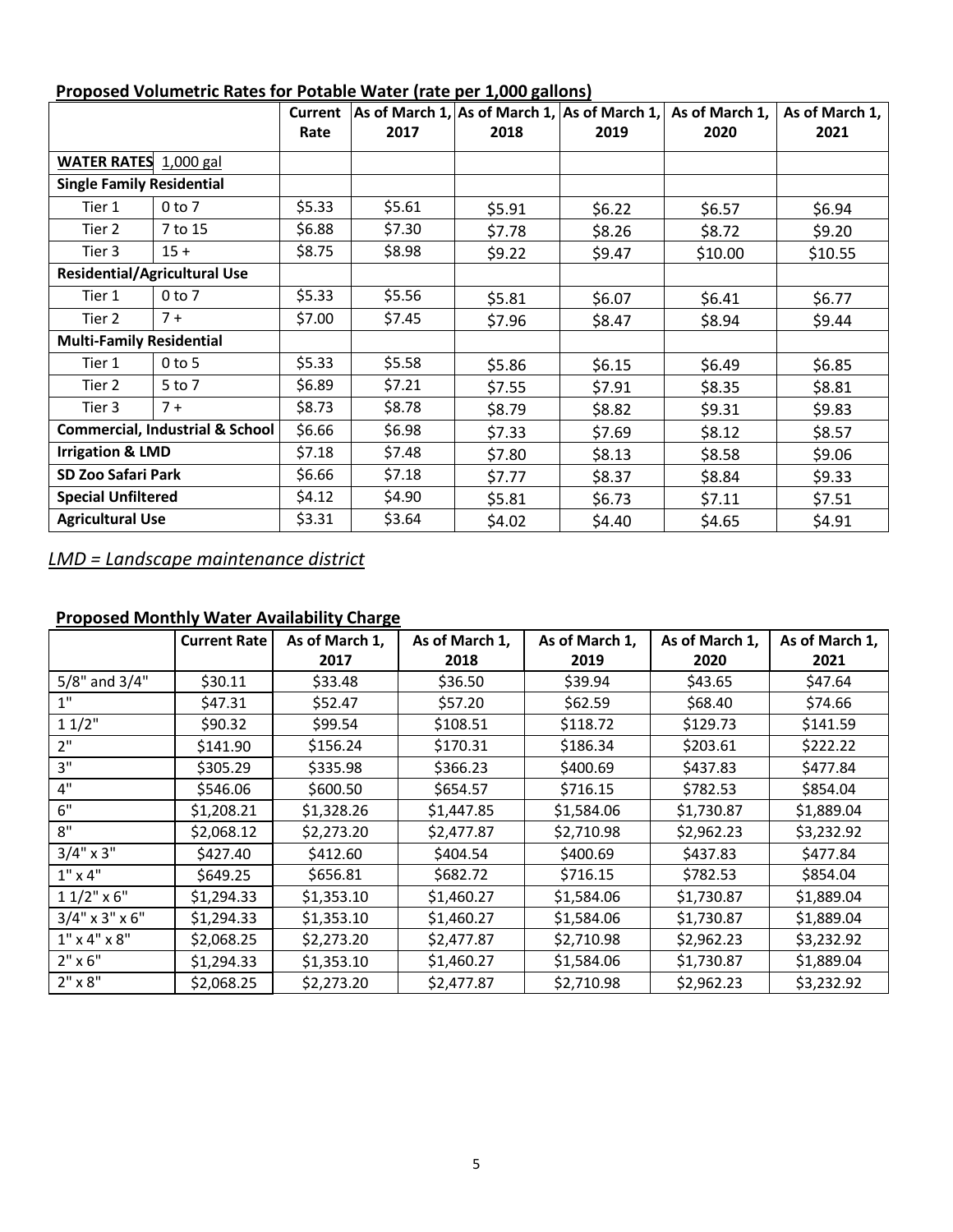# **Proposed Monthly Wastewater Rates**

|                                          |              |                |             |             |             |             | Current Rate As of March 1, As of March 1, As of March 1, As of March 1, As of March 1, |
|------------------------------------------|--------------|----------------|-------------|-------------|-------------|-------------|-----------------------------------------------------------------------------------------|
| <b>Customer Class</b>                    |              | $$/1,000$ gal. | 2017        | 2018        | 2019        | 2020        | 2021                                                                                    |
|                                          | Unit         |                |             |             |             |             |                                                                                         |
| <b>FIXED MONTHLY</b>                     |              | $$19.91/mol$ . | \$20.91/mo. | \$22.09/mo. | \$23.27/mo. | \$24.55/mo. | \$25.90/mo.                                                                             |
| (ALL CLASSES)                            |              | (fixed)        | (fixed)     | (fixed)     | (fixed)     | (fixed)     | (fixed)                                                                                 |
| Single Family Residential                | per unit/mo. | \$3.84         | \$4.08      | \$4.35      | \$4.62      | \$4.87      | \$5.14                                                                                  |
| Multi-Family Dwelling                    | per dwelling | \$3.19         | \$3.37      | \$3.57      | \$3.77      | \$3.98      | \$4.20                                                                                  |
|                                          | unit/mo.     |                |             |             |             |             |                                                                                         |
| <b>Mobile Homes</b>                      | Per mobile   | \$2.20         | \$2.24      | \$2.27      | \$2.32      | \$2.44      | \$2.58                                                                                  |
|                                          | home/mo.     |                |             |             |             |             |                                                                                         |
| Car Wash/Soft Water Service per acct/mo. |              | \$6.21         | \$6.41      | \$6.60      | \$6.81      | \$7.19      | \$7.58                                                                                  |
| Hotel/Motel without dining               | per acct/mo. | \$7.09         | \$7.42      | \$7.76      | \$8.13      | \$8.57      | \$9.04                                                                                  |
| Hotel/Motel with dining                  | per acct/mo. | \$10.26        | \$10.73     | \$11.23     | \$11.75     | \$12.39     | \$13.08                                                                                 |
| Repair Shop/Service Station              | per acct/mo. | \$6.53         | \$6.73      | \$6.93      | \$7.15      | \$7.55      | \$7.96                                                                                  |
| Commercial Laundry                       | per acct/mo. | \$7.36         | \$7.66      | \$7.96      | \$8.29      | \$8.74      | \$9.22                                                                                  |
| Laundromats                              | per acct/mo. | \$6.47         | \$6.73      | \$7.00      | \$7.28      | \$7.68      | \$8.11                                                                                  |
| Hospital                                 | per acct/mo. | \$6.92         | \$7.21      | \$7.51      | \$7.83      | \$8.26      | \$8.71                                                                                  |
| Grocery Store with Meat                  | per acct/mo. | \$11.16        | \$11.95     | \$12.80     | \$13.69     | \$14.44     | \$15.24                                                                                 |
| Dept.                                    |              |                |             |             |             |             |                                                                                         |
| Industrial                               | per acct/mo. | \$9.27         | \$9.83      | \$10.43     | \$11.06     | \$11.67     | \$12.31                                                                                 |
| Restaurant                               | per acct/mo. | \$10.99        | \$11.78     | \$12.63     | \$13.52     | \$14.26     | \$15.04                                                                                 |
| All Other Commercial                     | per acct/mo. | \$7.27         | \$7.59      | \$7.92      | \$8.27      | \$8.73      | \$9.21                                                                                  |
| Discharges to Brine Line                 | per acct/mo. | \$0.90         | \$0.86      | \$0.81      | \$0.77      | \$0.81      | \$0.85                                                                                  |

# **Proposed Monthly Wastewater Rates**

| <b>Customer Class</b>                   | <b>Unit</b>       | Cost<br>\$/unit | 2017    | 2018    | 2019    | 2020    | Per Unit As of March 1, As of March 1, As of March 1, As of March 1, As of March 1,<br>2021 |
|-----------------------------------------|-------------------|-----------------|---------|---------|---------|---------|---------------------------------------------------------------------------------------------|
| Senior High Schools                     | per student/yr.   | \$28.46         | \$29.67 | \$30.92 | \$32.24 | \$34.02 | \$35.89                                                                                     |
| Elementary & Middle $ $ per student/yr. |                   | \$18.98         | \$19.79 | \$20.61 | \$21.49 | \$22.67 | \$23.92                                                                                     |
| Churches                                | per 100 seats/mo. | \$39.54         | \$41.22 | \$42.94 | \$44.78 | \$47.24 | \$49.84                                                                                     |

## **Proposed Monthly Wastewater Rates**

|                       |            | Wastewater  |        |        |        |        | As of March 1, As of March 1, As of March 1, As of March 1, As of March 1, |
|-----------------------|------------|-------------|--------|--------|--------|--------|----------------------------------------------------------------------------|
| <b>Customer Class</b> |            | <b>Flow</b> | 2017   | 2018   | 2019   | 2020   | 2021                                                                       |
|                       | Unit       | \$/Unit     |        |        |        |        |                                                                            |
| Brewery - Flow        | 1,000 gal. | \$5.73      | \$5.57 | \$5.87 | \$6.20 | \$6.54 | \$6.90                                                                     |
| Brewery - BOD         | lb.        | \$0.44      | \$0.54 | \$0.56 | \$0.60 | \$0.63 | \$0.67                                                                     |
| Brewery - TSS         | lb.        | \$0.44      | \$0.51 | \$0.53 | \$0.57 | \$0.60 | \$0.63                                                                     |

*BOD = Biochemical oxygen demand TSS = Total suspended solids*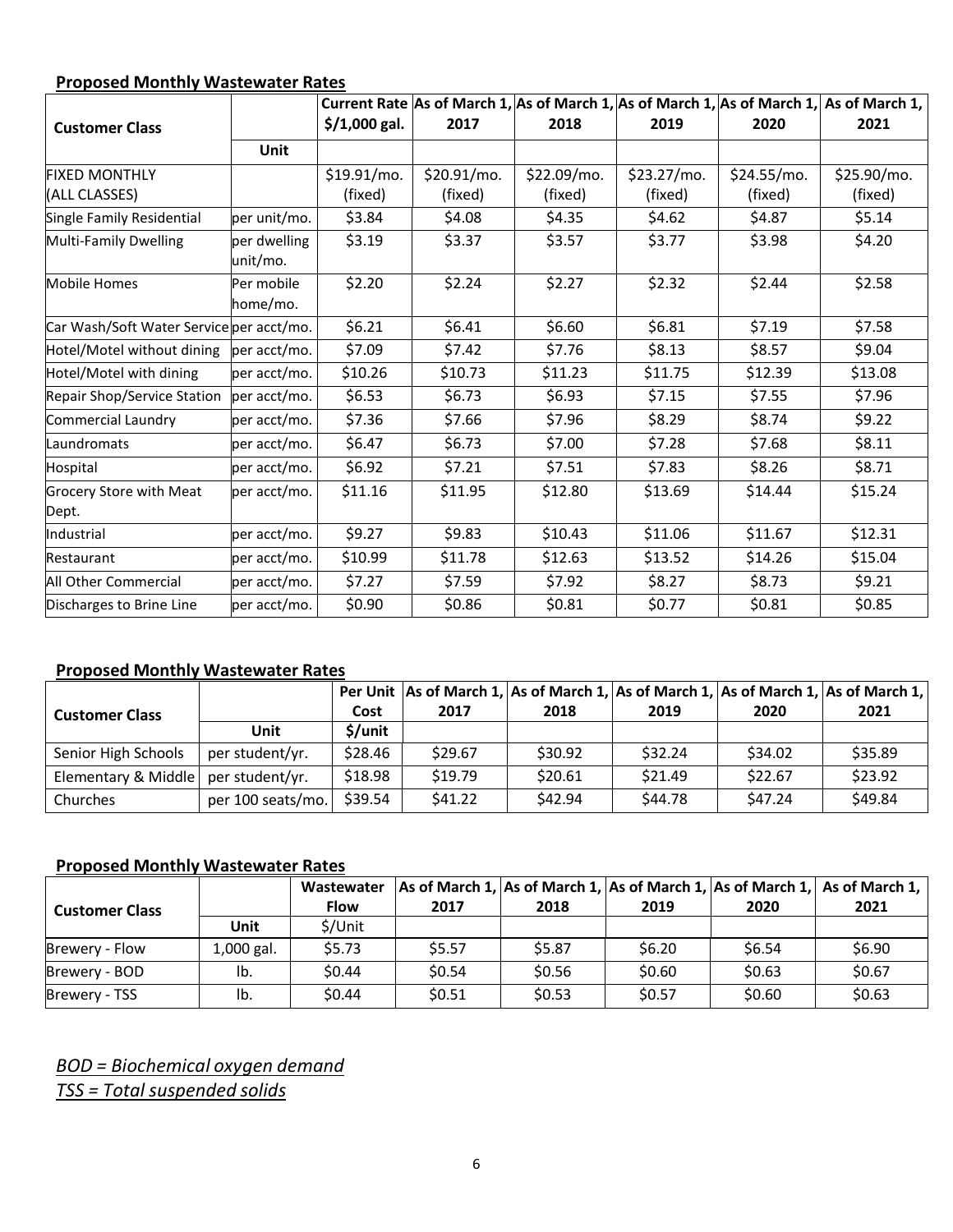## **Proposed Volumetric Rates for Recycled Water**

The recycled water monthly service charge is the same as the potable water monthly service charge. The volumetric rates below reflect the maximum rates that the City Council may approve at the hearing. Utilities staff will make recommendations that include significant reductions of the volumetric rate of up to 25%.

| Recycled Water            | Current<br>Rate | 2017   | 2018   | 2019   | 2020   | $\vert$ As of March 1, As of March 1, As of March 1, As of March 1, $\vert$ As of March 1, $\vert$<br>2021 |
|---------------------------|-----------------|--------|--------|--------|--------|------------------------------------------------------------------------------------------------------------|
| Volumetric Rate (\$/kgal) | \$3.85          | \$3.85 | \$3.85 | \$3.85 | \$3.85 | \$3.85                                                                                                     |

## **Public Hearing**

**The City of Escondido will conduct a public hearing on Wednesday, February 1, 2017 at 4:30 p.m. at 201 North Broadway, Escondido, California 92025 in the City Council Chambersto consider the adoption of changes in water, wastewater, and recycled water rates, and all written protests.**

## **Written Protests Accepted Prior to the Public Hearing**

Protests must be submitted in writing to the City Clerk's office by 5:30 p.m. on Tuesday, January 31, 2017, or may be **submitted at the public hearing on February 1, 2017.** All written protests must be signed by the owner or tenant and contain a description of the property (address and/or Assessor Parcel Number). You may also fax your protests to 760-735-5782 or send your written protest to:

#### **City of Escondido Office of the City Clerk** 201 North Broadway Escondido, CA 92025

**Important note**: Please do not send protests by e-mail. They will not be accepted.

At the time of the public hearing, the City Council will receive a final tabulation of all written protests received by the City Clerk. The Council will then carefully consider the public input. The rate increases and future pass-through adjustments may be approved by the City Council unless a majority of customers file written protests.